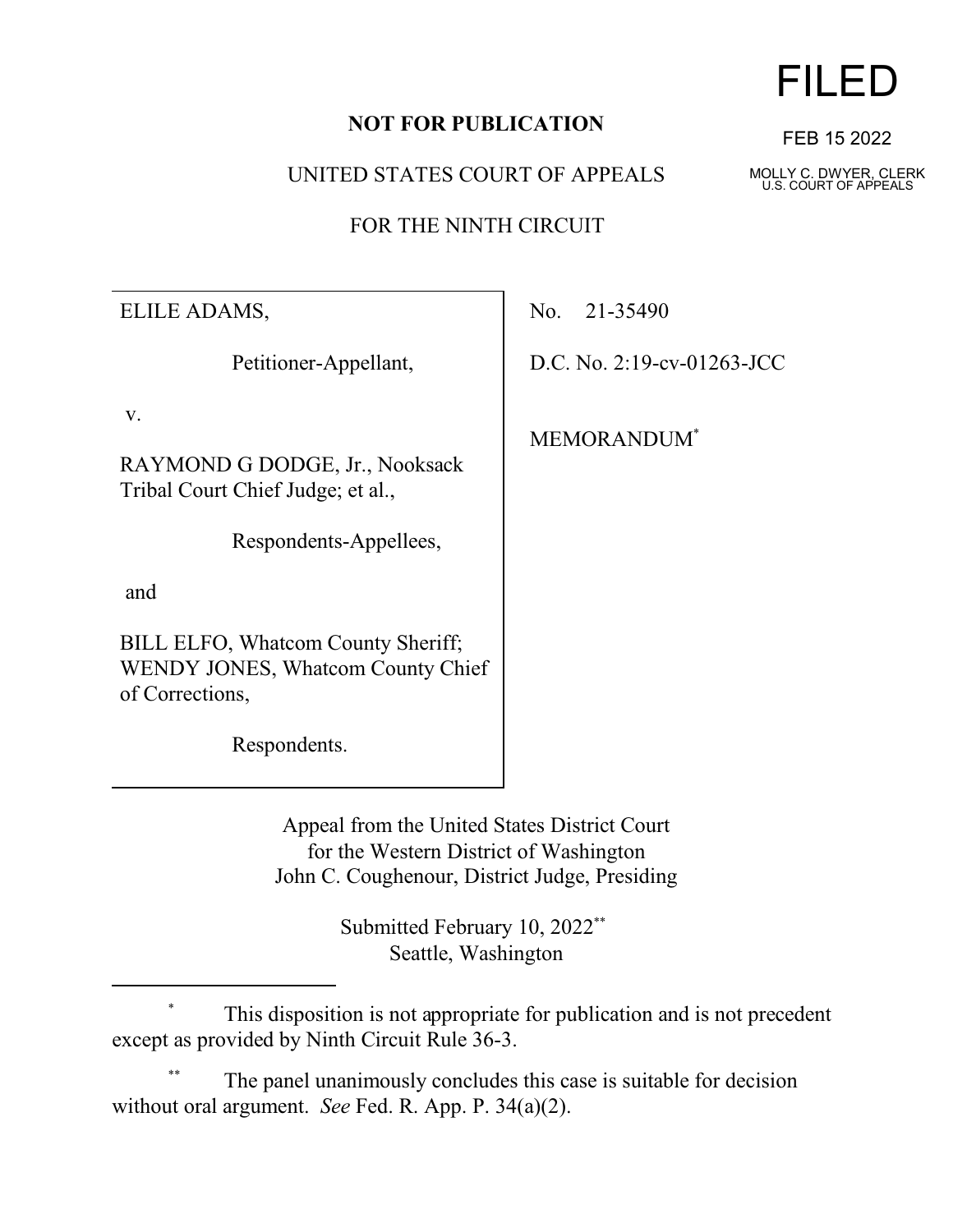Before: BYBEE, BEA, and CHRISTEN, Circuit Judges.

Petitioner Elile Adams appeals the district court's order dismissing, for failure to exhaust tribal remedies, her 25 U.S.C. § 1303 habeas petition seeking relief from a Nooksack Tribal Court warrant. Reviewing "questions of tribal court jurisdiction and exhaustion of tribal court remedies de novo and factual findings for clear error," *Grand Canyon Skywalk Dev., LLC v. 'Sa' Nyu Wa Inc.*, 715 F.3d 1196, 1200 (9th Cir. 2013), we affirm. Because the parties are familiar with the facts, we recite only those necessary to decide the appeal.

Prior to turning to federal court, habeas petitioners must exhaust the remedies available to them in tribal court. *See Nat'l Farmers Union Ins. Cos. v. Crow Tribe of Indians*, 471 U.S. 845, 856–57 (1985). However, exhaustion of tribal remedies is not required "where an assertion of tribal jurisdiction is motivated by a desire to harass or is conducted in bad faith . . . or where exhaustion would be futile because of the lack of an adequate opportunity to challenge the court's jurisdiction." *Boozer v. Wilder*, 381 F.3d 931, 935 (9th Cir. 2004) (alteration in original) (quoting *Nat'l Farmers Union*, 471 U.S. at 856 n.21). Exhaustion is also "not required where the action is patently violative of express jurisdictional prohibitions, or it is otherwise plain that the tribal court lacks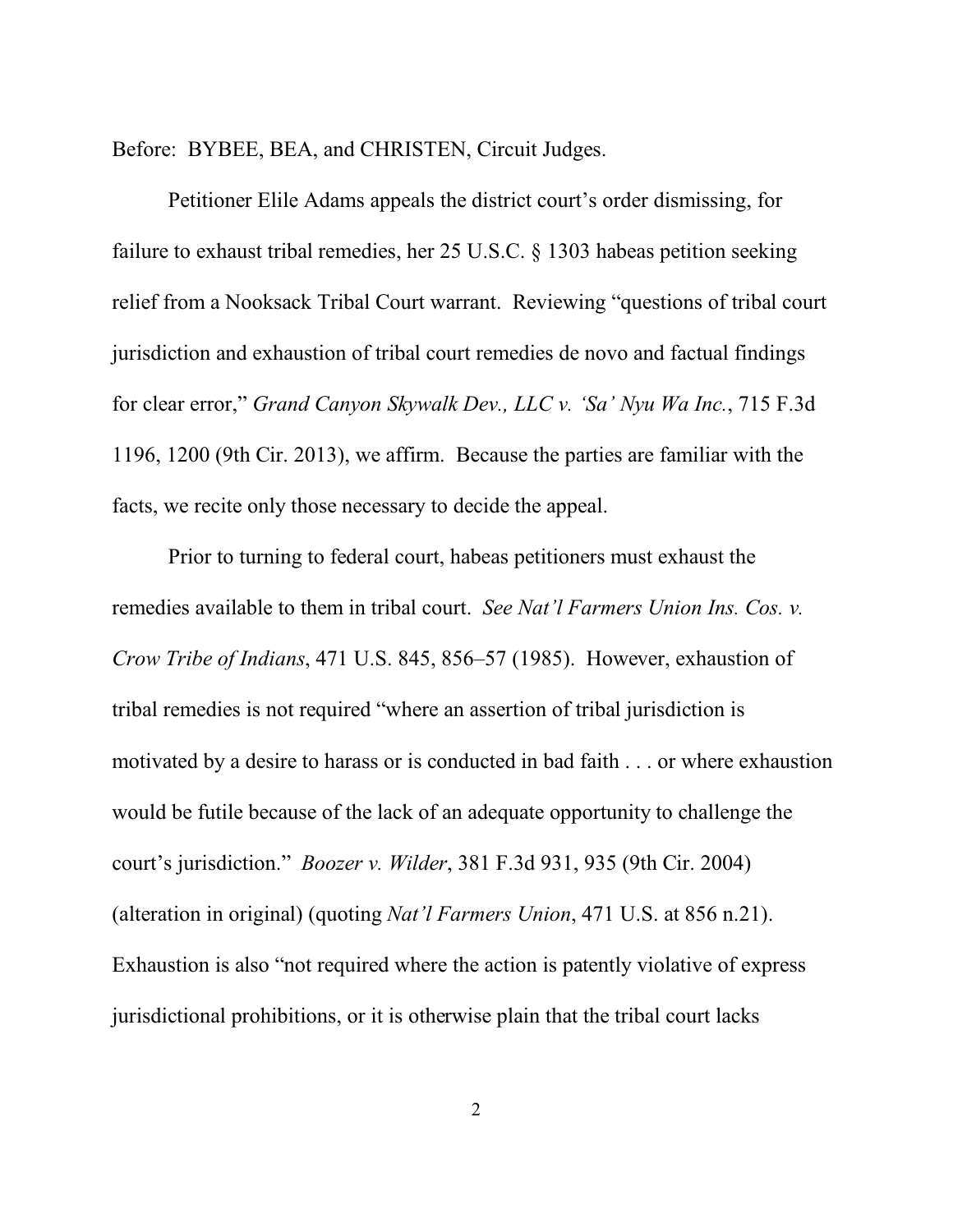jurisdiction over the dispute, such that adherence to the exhaustion requirement would serve no purpose other than delay." *Id.* (internal quotation marks and citation omitted).

Adams first argues that she was not required to exhaust her tribal court remedies because Nooksack Tribal Court Chief Judge Dodge and the Nooksack Tribal Court acted in bad faith by: (1) *sua sponte* initiating a parenting action against her; (2) ignoring a 2015 state court parenting order and its jurisdictional impact; (3) harassing her by requiring her to appear before Dodge at least twenty times in two years; (4) issuing a warrant for her arrest and causing her to be imprisoned because of her failure to appear at a July 11, 2019 hearing despite her public defender's appearance on her behalf; (5) rejecting her habeas corpus counsel's appearance before the Tribal Court; and (6) refusing to consider her pro se habeas corpus petition upon the ex parte advice of one of Respondents' counsel.

Adams has not met her burden of demonstrating that due to bad faith she need not exhaust tribal remedies. Although Judge Dodge did not recuse himself from Adams's ongoing criminal matter until after Adams filed a motion for his disqualification, the fact remains that Judge Dodge appointed Pro Tem Judge Majumdar to preside over her criminal proceedings and Adams has not explained why she cannot receive a fair hearing from Judge Majumdar. Moreover, the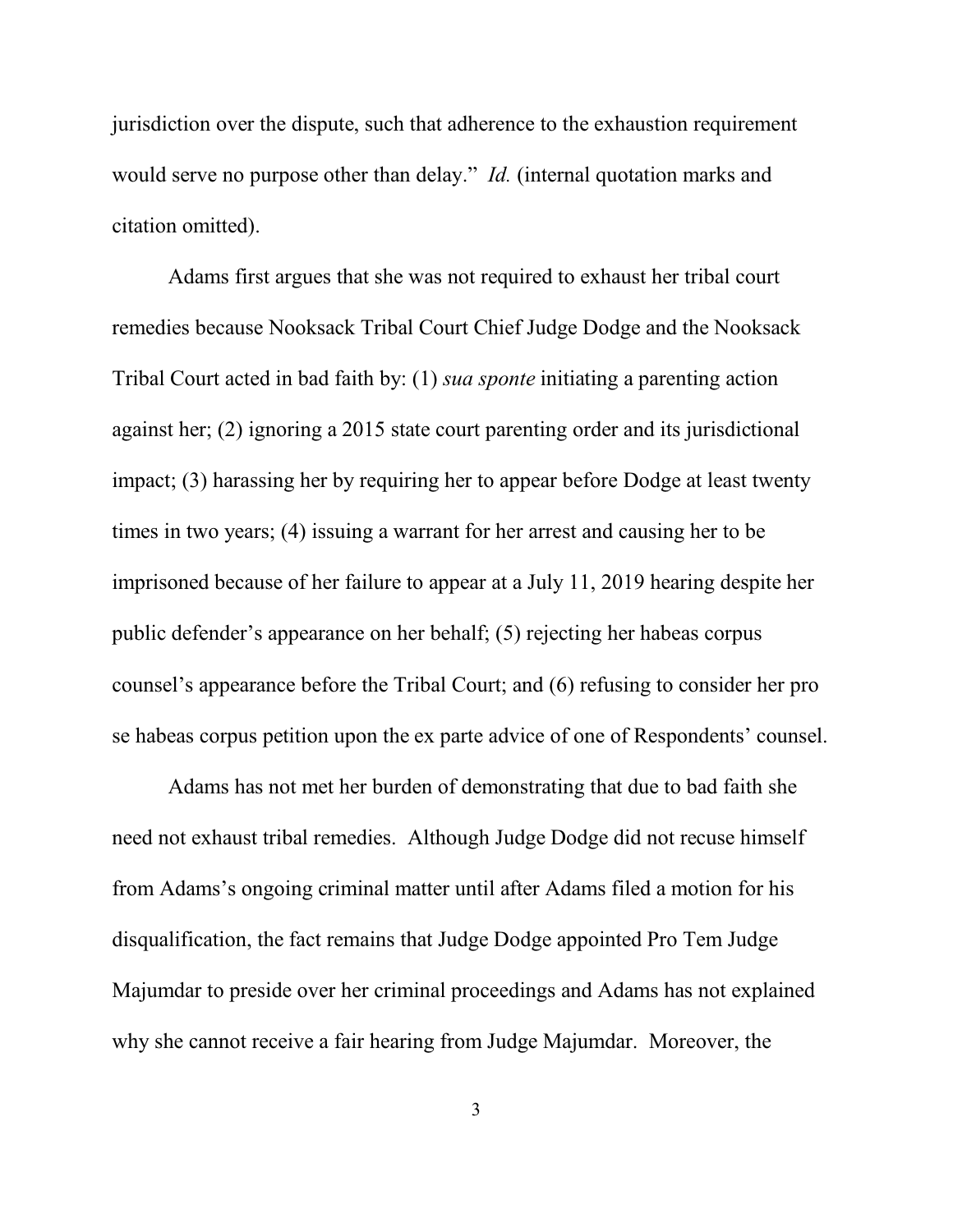criminal charges Adams faces were brought with an objectively reasonable expectation of obtaining a conviction following a police investigation. Petitioner also argues that the tribal court wrongly refused to consider her tribal habeas petition, but the tribal court rejected that filing because her attorney was not licensed to practice before the tribal court and failed to pay the proper filing fee.

Adams next argues that she was not required to exhaust her tribal court remedies because she was arrested on off-reservation allotted land, and the Nooksack Tribal Court lacked criminal jurisdiction to arrest her. Specifically, she asserts the Nooksack Tribal Court plainly lacks criminal jurisdiction because, consistent with Congress's passage of Public Law 280 in 1953, Pub. L. No. 83-280, 67 Stat. 588 (1953) (codified as amended at 25 U.S.C. § 1321), Washington state assumed exclusive criminal jurisdiction over tribal lands by passing Revised Code of Washington (RCW) section 37.12.010.

We disagree. As an initial matter, it is well established that, although "Congress has plenary authority to limit, modify or eliminate the powers of local self-government which the tribes otherwise possess," Indian tribes "have power to make their own substantive law in internal matters and to enforce that law in their own forums." *Santa Clara Pueblo v. Martinez*, 436 U.S. 49, 55–56 (1978) (citation omitted).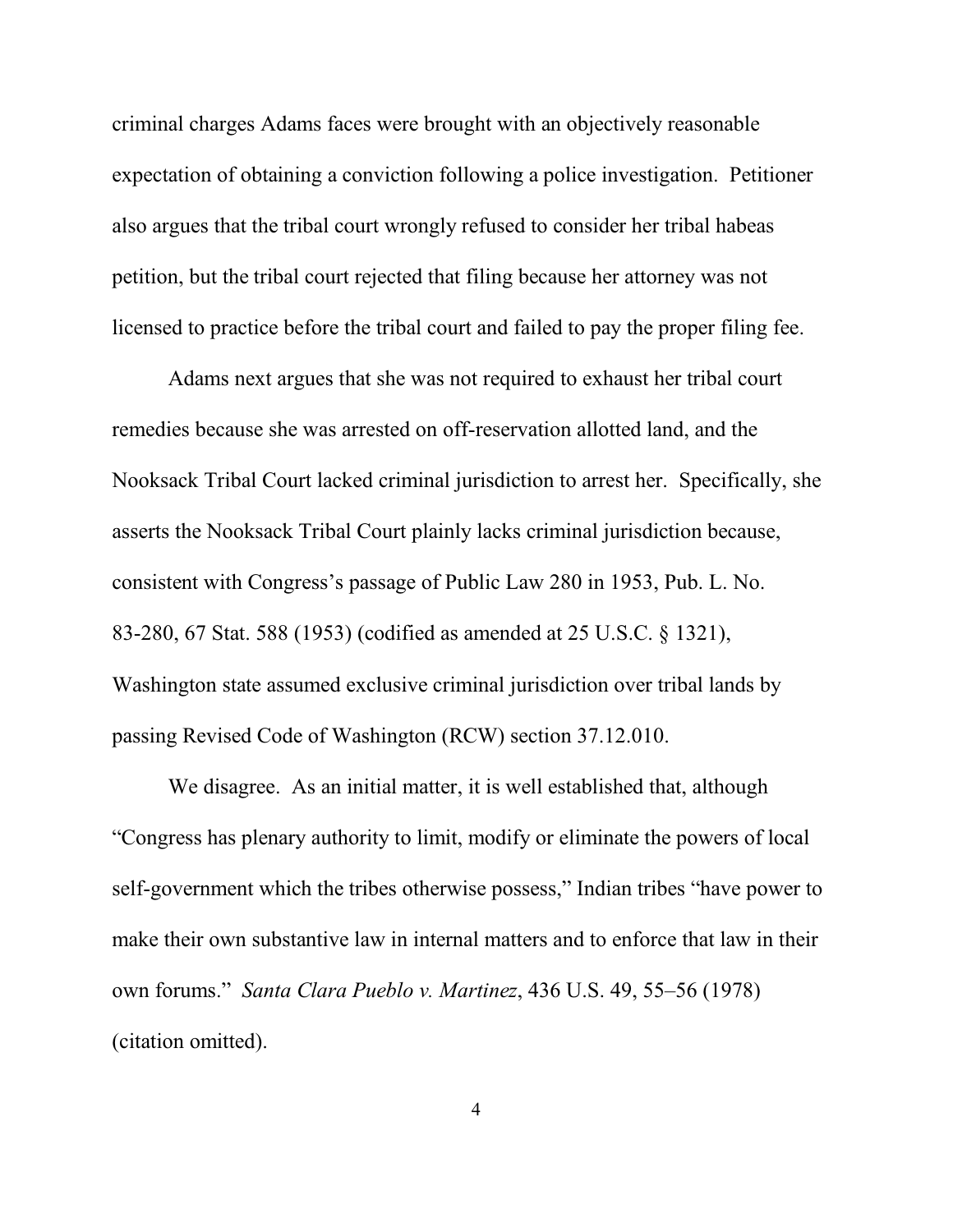Here, Adams fails to show that Washington state's jurisdiction is exclusive. Public Law 280 and RCW section 37.12.010 establish only that Washington state has jurisdiction; there is no language in either Public Law 280 or RCW section 37.12.010 that divests the Nooksack Tribal Court of jurisdiction. The decisions that Adams cites likewise establish only that Washington state has jurisdiction over off-reservation allotted lands; they do not address whether Washington state has exclusive jurisdiction or whether tribes have concurrent jurisdiction over such lands. *See, e.g.*, *State v. Cooper*, 928 P.2d 406, 410–11 (Wash. 1996); *State v. Clark*, 308 P.3d 590, 593–95 (Wash. 2013).

Indeed, the Washington Supreme Court has stated in dicta that tribal and state courts generally have concurrent jurisdiction over criminal cases: "Both the state and a tribe may have jurisdiction in any given criminal case, and prosecution by one does not bar the other from also charging an offender with a crime arising out of the same conduct." *State v. Shale*, 345 P.3d 776, 779 (Wash. 2015) (citing *State v. Moses*, 37 P.3d 1216 (Wash. 2002)); *see Moses*, 37 P.3d at 1218. *But see Clark*, 308 P.3d at 596.

In addition, "Public Law 280 is not a divestiture statute." *Native Vill. of Venetie I.R.A. Council v. Alaska*, 944 F.2d 548, 560 (9th Cir. 1991) (reviewing legislative history of Public Law 280 and noting that "Congress's primary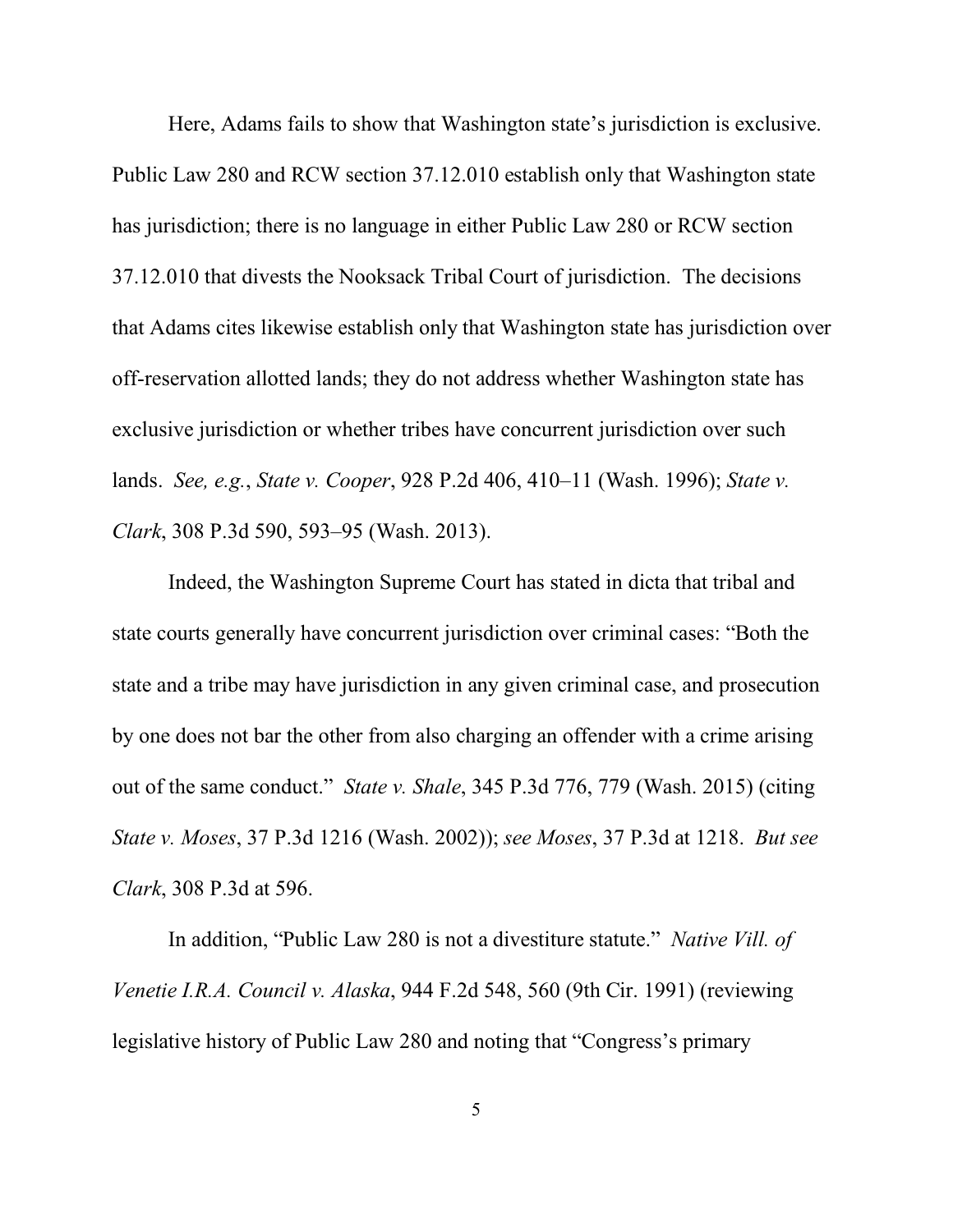motivation in enacting the legislation seems to have been a desire to remedy the lack of adequate criminal-law enforcement on some reservations. . . . In short, Public Law 280 was designed not to supplant tribal institutions, but to supplement them.").

Adams counters that a Washington State Office of the Attorney General opinion is dispositive of the jurisdiction issue. In a 1963 opinion and response to a local prosecuting attorney's question regarding the exclusivity of state jurisdiction, then-Attorney General John O'Connell opined that, "to the extent that the state of Washington has assumed criminal and civil jurisdiction pursuant to  $\S$  1, chapter 36, Laws of 1963, [which amended RCW section 37.12.010,] that jurisdiction is exclusive." 1963 Wash. Att'y Gen. Op. No. 68 (Nov. 8, 1963) (the "1963 Attorney General's Opinion").

But the 1963 Attorney General's Opinion is not controlling authority. *See Cedar Shake & Shingle Bureau v. City of Los Angeles*, 997 F.2d 620, 625 (9th Cir. 1993) ("Although [o]pinions of the [state] Attorney General are . . . generally regarded as highly persuasive, we are not bound by them." (alterations in original) (internal quotation marks and citation omitted)); *Skagit Cnty. Pub. Hosp. Dist. No. 304 v. Skagit Cnty. Pub. Hosp. Dist. No. 1*, 305 P.3d 1079, 1082 (Wash. 2013). As the 1963 Attorney General's Opinion itself acknowledged, "a legal determination